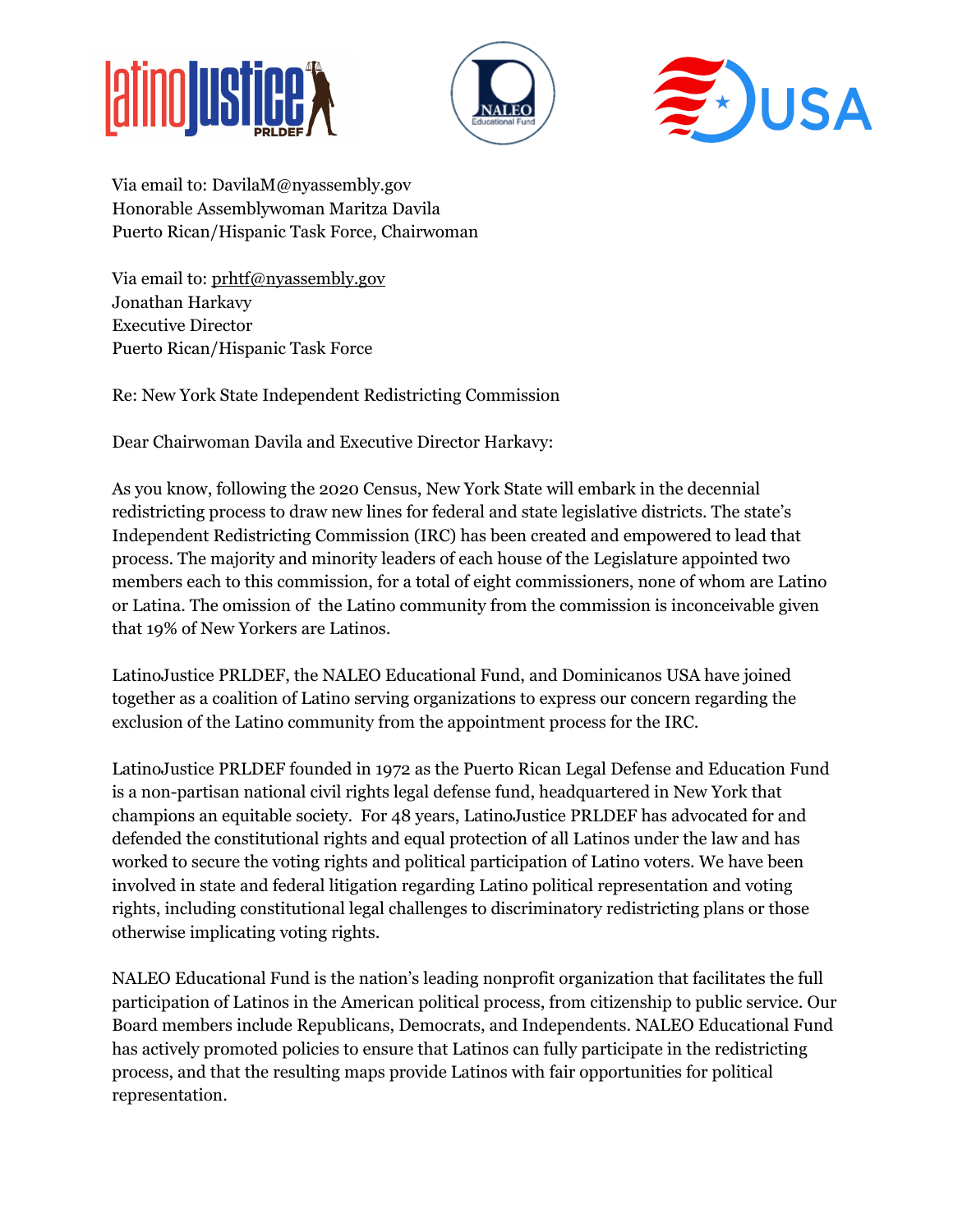Dominicanos USA is a Nonprofit and non-partisan organization committed to the civic, social, and economic integration of Dominican-Americans into the fabric of American society. DUSA strives to ensure that every U.S. citizen is able to freely exercise their civic rights, realize their full potential, and capitalize on all the opportunities the U.S. has to offer. Our contribution to making this vision a reality begins with our work in the Dominican-American community.

As you know, the redistricting process has historically disenfranchised minority communities, which makes representation on this commission critical. We hope that you will work with us to ensure that the two future appointed commissioners adequately reflect the size of the Latino community in the state. Fortunately, there is still an opportunity to appoint qualified Latinos to the two remaining seats on the commission.

For the past two months our coalition has engaged in an extensive search to identify potential Latino candidates to fill these seats, which must be occupied by New York State residents who are not enrolled in the Democratic or Republican parties and who are not State employees or registered lobbyists, among other requirements. We have contacted and interviewed numerous prospective candidates statewide, and checked community references in order to come up with a list of eminently qualified individuals worthy of consideration by the IRC.

Our search has been comprehensive and has included candidates from across the Empire State and various professional fields and industries. While there may be additional qualified candidates whom we did not uncover despite our best efforts, we know that each of the five individuals listed below are very worthy and deserving of consideration, and the collective support of the Puerto Rican and Hispanic Task Force. You will find below their names and current titles. We have also attached their resumes to this correspondence for your review and consideration.

## **I. Jose W. Fernandez, Esq.**

Partner Gibson, Dunn & Crutcher LLP Phone: 212.351.2376 - Email: [JFernandez@gibsondunn.com](mailto:JFernandez@gibsondunn.com)

# **II. Dr. Walid Michelin**

Senior Vice-President & Chief Medical Officer NY Archdiocese Health Network Phone: 914.471.3242 - Email: Wmmd66@gmail.com

# **III. Dr. Ivelisse Cuevas-Molina**

Assistant Professor Fordham University Phone: 787.396.2174 - Email: cuevasmolina@fordham.edu